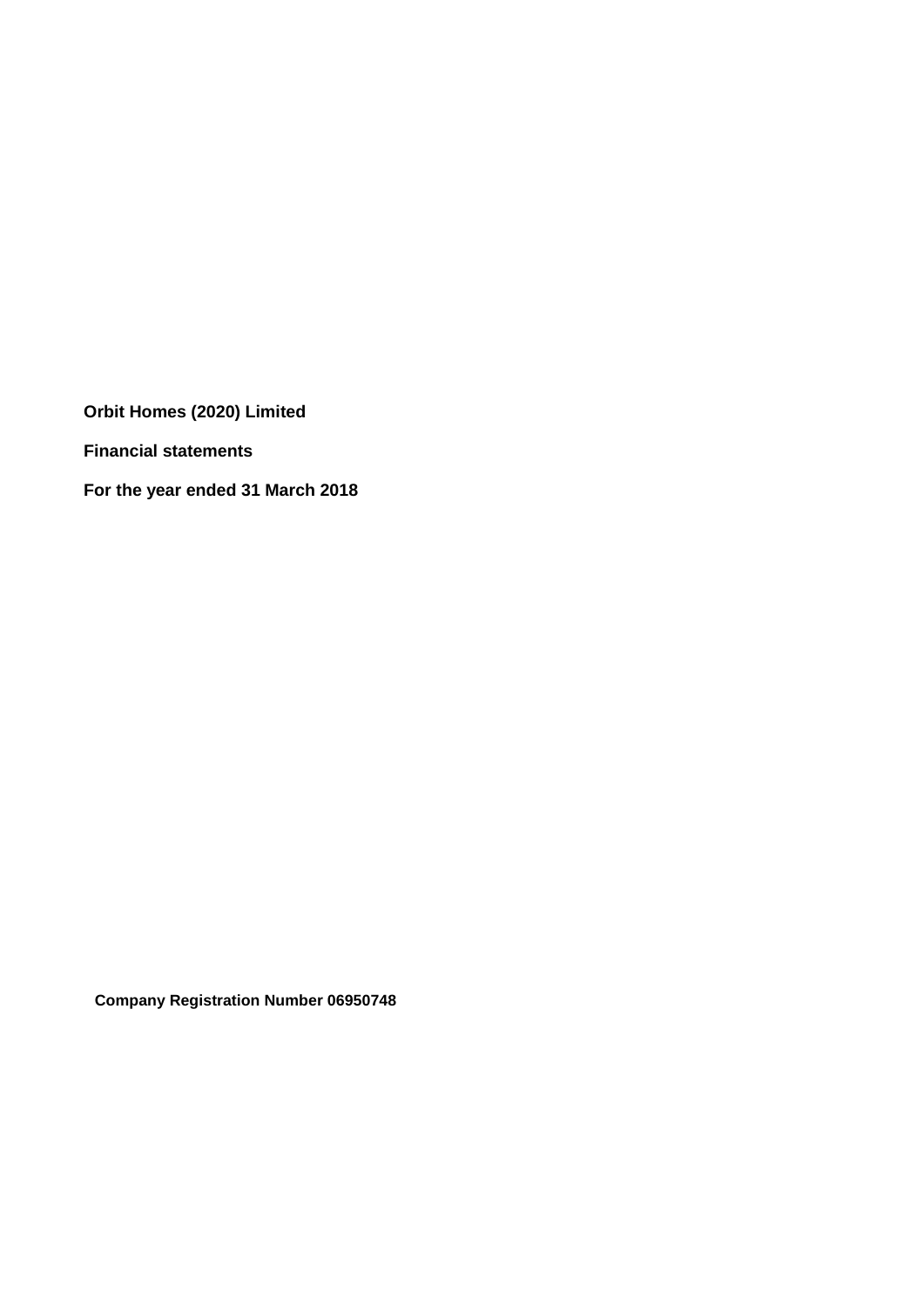# **CONTENTS**

|                                        | <b>PAGE</b>    |
|----------------------------------------|----------------|
| <b>Executive Officers and Auditors</b> | $\mathbf 1$    |
| <b>Strategic Report</b>                | 2              |
| Directors' Report                      | $\overline{4}$ |
| Independent Auditors' Report           | 7              |
| Statement of Comprehensive Income      | 9              |
| Statement of Changes in Equity         | 10             |
| <b>Statement of Financial Position</b> | 11             |
| <b>Statement of Cash Flows</b>         | 12             |
| Notes to the Financial Statements      | 13             |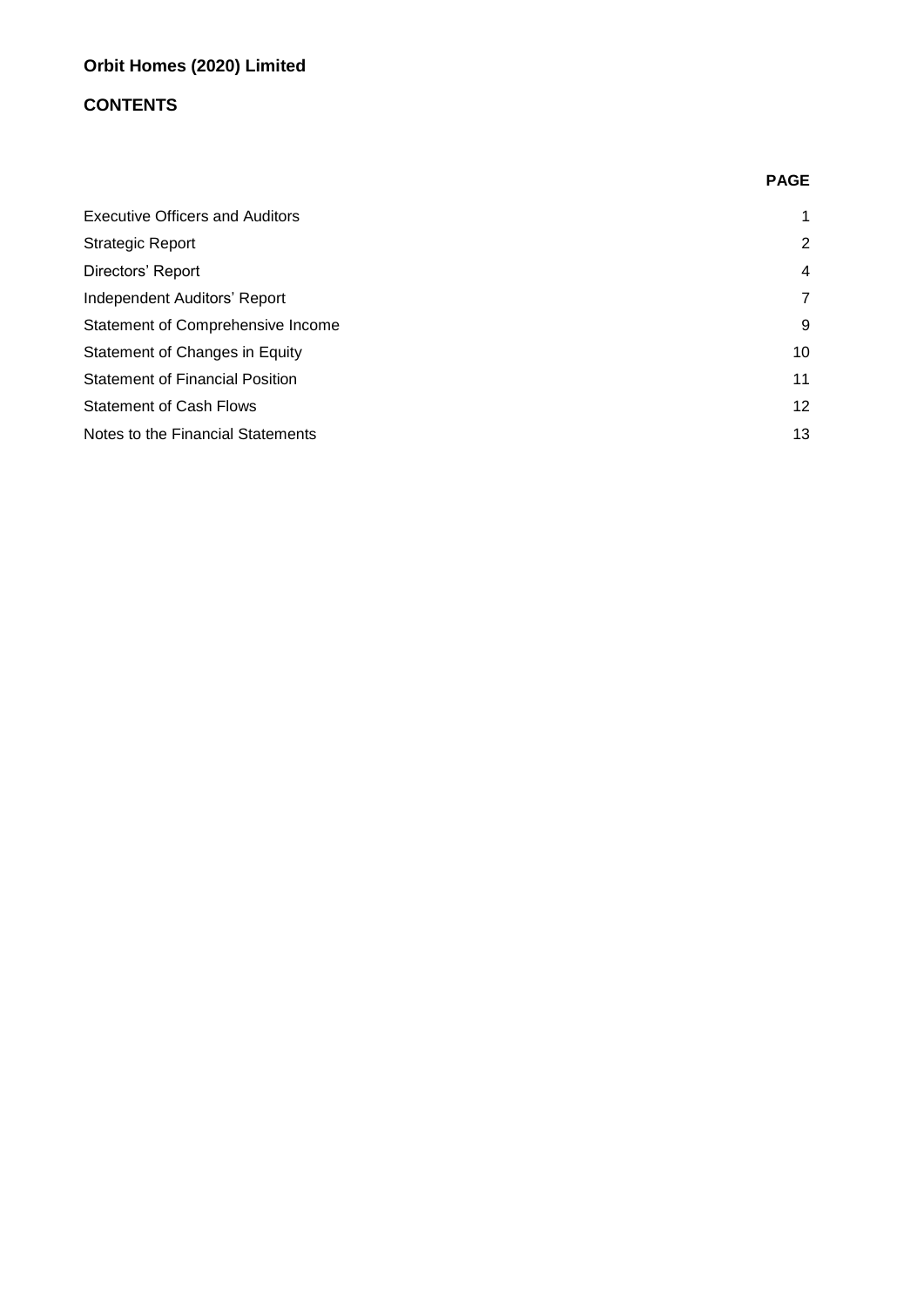# **Executive Officers and Advisors**

### **Directors**

The directors of the company who were in office during the year and up to the date of signing the financial statements were:

| <b>Name</b>              | Role                         | <b>Appointed</b> | <b>Resigned</b> |
|--------------------------|------------------------------|------------------|-----------------|
|                          |                              |                  |                 |
| <b>Richard Wright</b>    | <b>Company Secretary</b>     | 2 July 2009      |                 |
| <b>Anthony Crook</b>     | Non Executive Director       | 6 April 2011     |                 |
| <b>Christopher Crook</b> | Non Executive Director/Chair | 6 December 2011  |                 |
| <b>Helen Devy</b>        | Non Executive Director       | 1 February 2013  | 3 October 2017  |
| <b>Richard Berrett</b>   | Non Executive Director       | 10 July 2013     |                 |
| <b>Shirley Watson</b>    | Non Executive Director       | 1 October 2015   |                 |
| <b>Wendy Colgrave</b>    | Non Executive Director       | 1 November 2015  |                 |

### **Executive officers**

The company had no employees during the year other than directors (2017: Nil). The executive officers and staff of the parent association provide services to Orbit Homes (2020) Limited through a service agreement. The executive officers of Orbit Group Limited, the parent association, are listed in its financial statements.

### **Advisors**

| <b>Independent Auditors</b> | <b>Principal Solicitors</b> | <b>Registered office</b>    |
|-----------------------------|-----------------------------|-----------------------------|
| <b>KPMG LLP</b>             | <b>Trowers and Hamlins</b>  | <b>Garden Court</b>         |
| One Snowhill                | 3 Bunhill Row               | <b>Binley Business Park</b> |
| Snow Hill Queensway         | London                      | Harry Weston Road           |
| Birmingham                  | EC1Y8YZ                     | <b>Binley</b>               |
| <b>B4 6GH</b>               |                             | Coventry                    |
|                             |                             | CV3 2SU                     |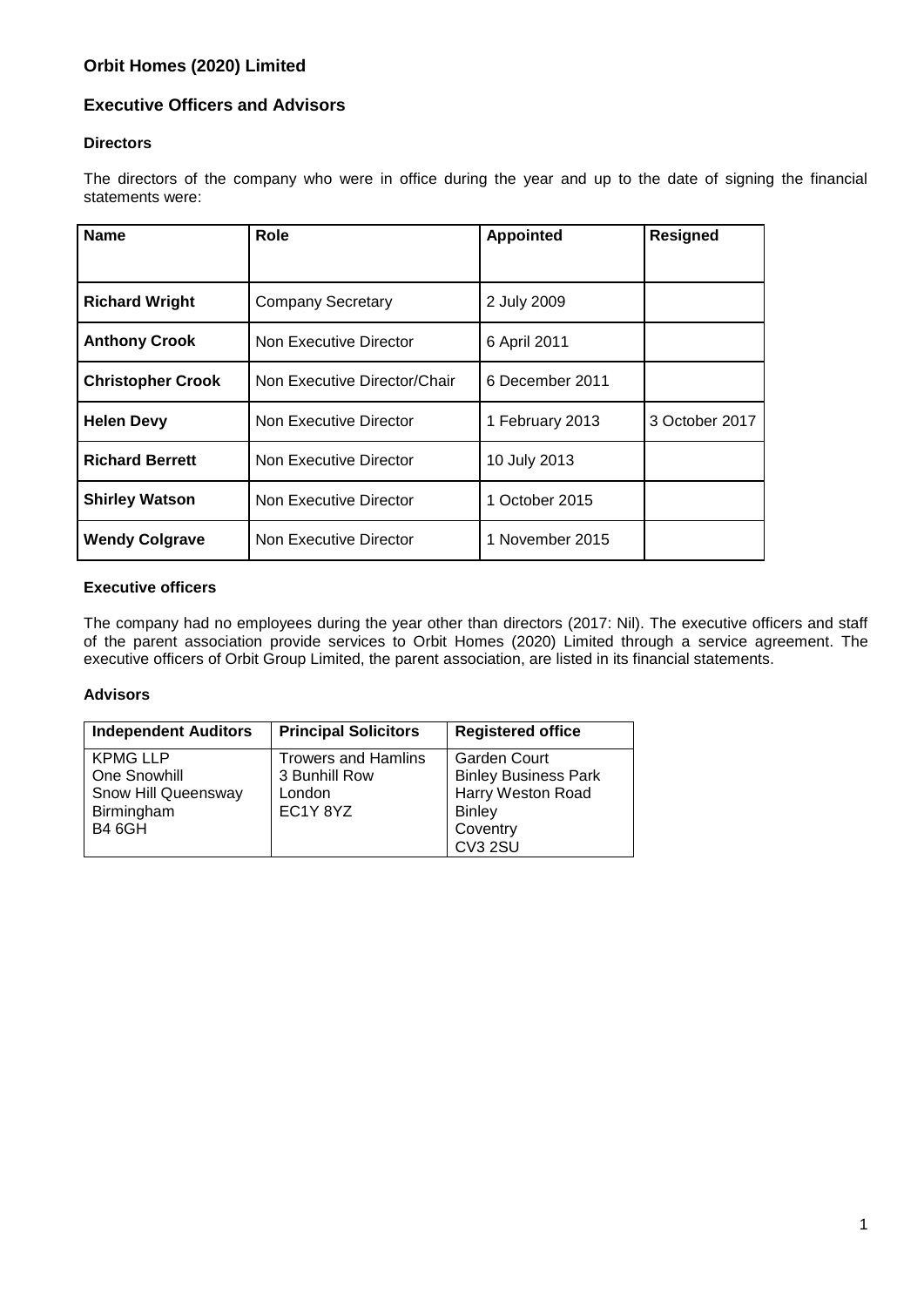### **Strategic Report**

The directors present their strategic report on Orbit Homes (2020) Limited (Orbit Homes) for the year ended 31 March 2018.

#### **Review of the business**

The principal activities of the company comprise the provision of a design and build service to Orbit Group Limited and its subsidiary entities ("Orbit") and development of homes for sale within the UK. The company operates as the in-house building company of Orbit, building a range of tenures for different markets.

The company's annual business plan is aligned with that of Orbit and the objectives are aligned under four key outcomes:

- **•** Service
- Property and profit
- People
- **Compliance**

The performance of Orbit Homes is managed against objectives related to these outcomes and in 2017-18 the company has continued to achieve growth and success in delivering against those objectives.

#### Affordable development

From 1 April 2010, the company took over the development of all homes within Orbit. Staff providing these services are employed by Orbit Group Limited, and services are supplied under a service level agreement.

We have delivered 1,831 (2017: 1,578), homes built in the year representing a 16% increase. This includes developing 76 units in partnership for other registered providers as we aim to deliver as many homes as possible to the UK.

We monitor our performance closely against our contracts with Homes England and the Greater London Authority, and at the end of the year we had completed and had exceeded all of our targets for our grant funded programmes.

We will continue to grow affordable development in pursuit of the Orbit 2020 Vision to deliver 12,000 homes. At the end of the year Orbit had completed 7,956 (2017: 5,926) new homes in pursuit of this target since 1 April 2013. The development pipeline currently shows that we are on course to meet the 2020 objective.

#### Market sale development

The company started to build homes for sale seven years ago. A total of 225 market sales (199 built) were completed during 2018 from a total of thirteen sites. This represents an increase in units of 7.7% compared to last year. We expect this number to grow again in 2018-19 to a budgeted 287 units.

Average sales prices for the year were £247,129. Gross margins have improved to 18.6% compared to 18.5% budgeted. Profits are re-invested back into the wider business demonstrating the 'profit for a purpose' vision of the Group.

At the end of the year, the company had capital and reserves of £0.1 million (2017: £5.9 million) and long term liabilities of £60.5 million (2017: £73.6 million), represented by fixed assets of £0.2 million (2017: £0.4 million) and net current assets of £60.4 million (2017: £79.1 million).

Customer satisfaction is an important measure for Orbit and Orbit Homes has had a successful year with 'recommend a friend' and 'satisfaction with the quality of home' scores for all tenures exceeding 85%. The market sale division has been awarded a four star rating in the Home Builders Federation's (HBF) annual customer satisfaction survey.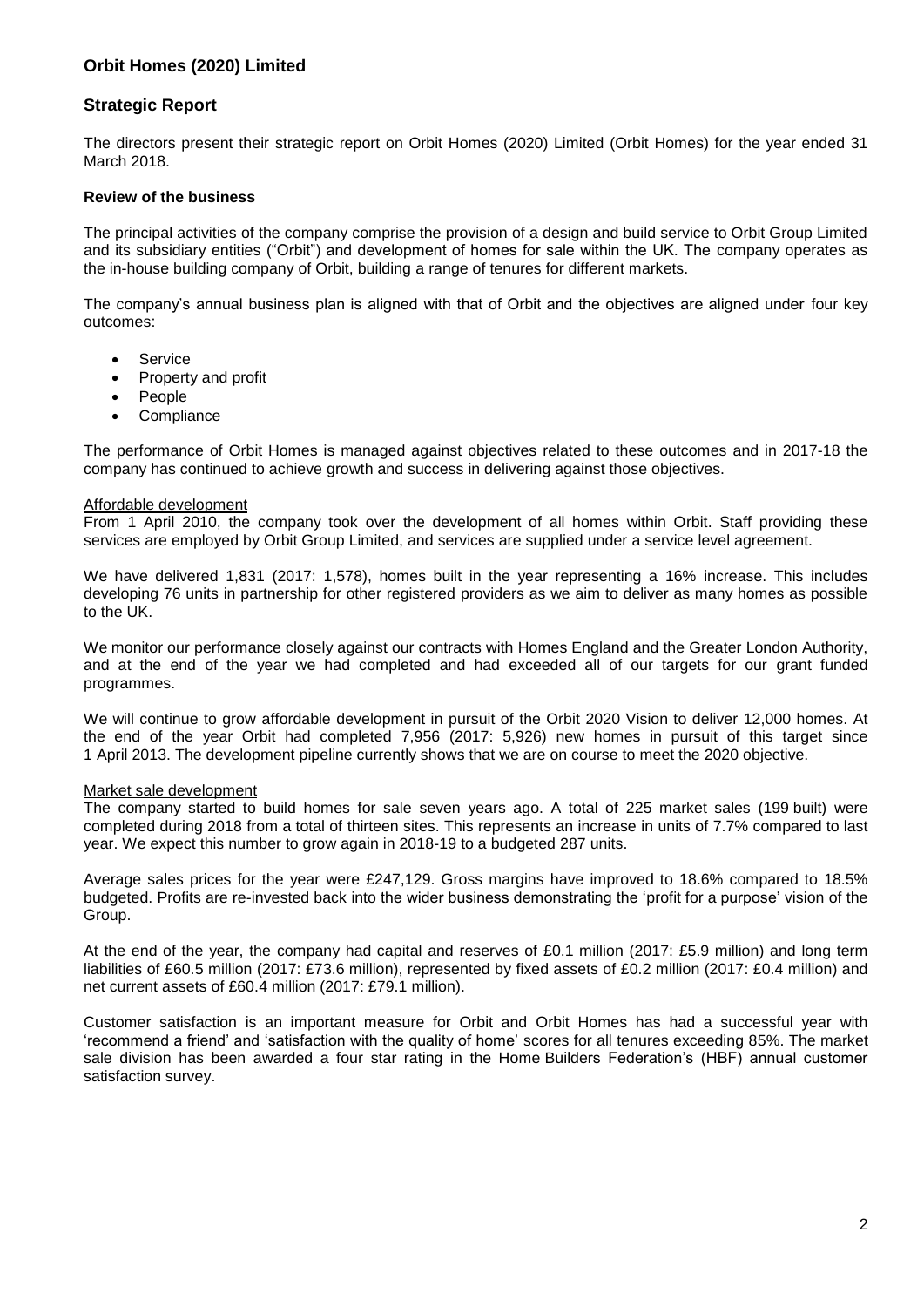### **Strategic Report**

#### **Risks and uncertainties**

As a house building company selling homes outright in the open market and on a shared ownership basis, we are exposed to the market conditions that prevail in the wider housing market. The board meet at least six times a year to review progress and help to manage risk. The Senior Management team and the Executive team maintain a detailed risk register that is reviewed by the Orbit Homes Board and the Orbit Group Board bi-annually. A member of the Orbit Homes board also sits on the Group's Audit and Risk Assurance Committee (ARAC) who meet three times a year.

Funding for the company is currently provided by a combination of investment and two loan facilities from Orbit Group Limited, the parent company, and development funding from the Royal Bank of Scotland of up to £30 million. The overall level of financing in place is commensurate to the current size of the development pipeline and is managed through the finance and treasury function at a group level. Currently there is an adequate level of headroom in the funding available to Orbit Homes and this position is actively managed with a view towards the future requirements of the subsidiary.

#### **Treasury policy**

The board recognises that it is important to consider treasury policy given its funding structure. The treasury function operates within a framework of clearly defined Orbit board approved policies, procedures and delegated authorities. The fundamental principle underlying the company's approach is to treat treasury activities as a means of controlling risk rather than for profit generation. For Orbit Homes this involves minimising loans drawn, cash held at bank and investing surplus cash in short term cash deposits.

### **Taxation strategy**

The company follows the Group's taxation strategy which can be found on the group website at [www.orbit.org.uk.](http://www.orbit.org.uk/)

#### **Key performance indicators (KPIs)**

The managing director of Orbit Homes is a member of the Executive team of Orbit and the performance of Orbit Homes is closely scrutinised by the Group. The KPIs that we monitor, in addition to those already described in the review of the business section, are set out below.

|                                                  | 17/18 | 16/17 |
|--------------------------------------------------|-------|-------|
| New homes built                                  | 2.030 | 1.788 |
| Market Sale homes sold                           | 225   | 209   |
| Return on capital employed - market sales (ROCE) | 13.7% | 15.1% |

The market sale ROCE has reduced due to increased investment in new land during the year, which will lead to future sales growth and profit generation. ROCE is calculated by applying the gross margin achieved in the year on market sales revenue, divided by the average value of opening and closing stocks.

Approved by the board of directors and signed by order of the board:

**Richard Wright Company Secretary**

**12 July 2018**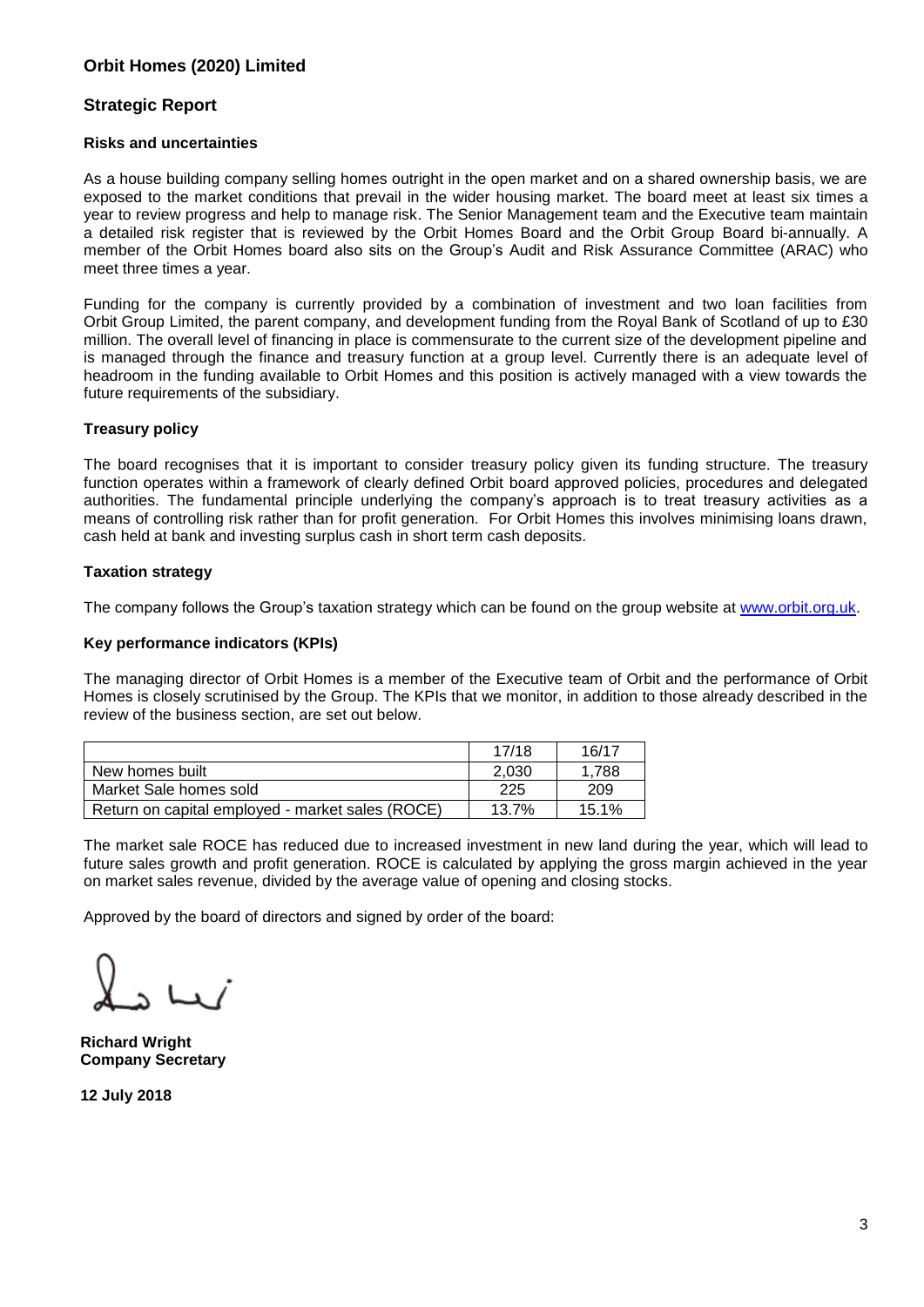### **Directors' Report**

The directors present their annual report on the affairs of the company, and the audited financial statements for the year ended 31 March 2018.

#### **Results and dividends**

The profit before tax for the financial year was £5,481,000 (2017: £5,875,000) after deducting the payment of a dividend on the redeemable preference share capital of £1,700,000 (2017: £1,700,000). The directors do not recommend payment of a dividend on the ordinary share capital (2017: £Nil).

#### **Charitable donations**

The financial statements include gift aid donations to Orbit Group Limited this year totalling £11,239,000 (2017: £nil). In addition, the company made charitable donations totalling £2,000 (2017: £1,000) to support charitable organisations outside of Orbit, all of which were made to local good causes in areas where we are actively developing.

#### **Financial risk management**

The company's operations expose it to a variety of financial risks that include the effects of liquidity risk and interest rate risk. The company has in place a risk management programme that seeks to limit the adverse effects on the financial performance of the company by monitoring levels of required finance and the related finance costs.

Liquidity risk

The company closely monitors its future loan requirements to ensure sufficient funds will be available to cover the development of new homes for sale and for commitments to purchase land to facilitate future development programmes.

Interest rate risk

The funding provided by the parent company, Orbit Group Limited, bears interest at rates linked to LIBOR. Exposure to the effects of movements in interest rates is regularly monitored, and future interest rate assumptions are reflected in the appraisal of future development schemes.

#### **Future prospects**

Our ambitions for 2018-19 will be to help Orbit achieve its 2020 Vision through our service, property and profit, people and compliance, providing a wide range of homes to meet need and aspiration. We will grow our turnover and profit from market sales and seek new business in other related fields.

#### **Directors**

The directors who served during the year are shown on page 1. The company is a wholly owned subsidiary of Orbit Group Limited. The directors benefit from a qualifying third party indemnity provision indemnifying them against potential legal claims from third parties. This indemnity has been in place throughout the financial year and up to and including the date that the financial statements are signed.

#### **Statement of directors' responsibilities**

The directors are responsible for preparing the strategic report, the directors' report and the financial statements in accordance with applicable law and regulations.

Company law requires the directors to prepare financial statements for each financial year. Under that law they have elected to prepare the financial statements in accordance with UK accounting standards and applicable law (UK Generally Accepted Accounting Practice), including FRS 102 *The Financial Reporting Standard applicable in the UK and Republic of Ireland*.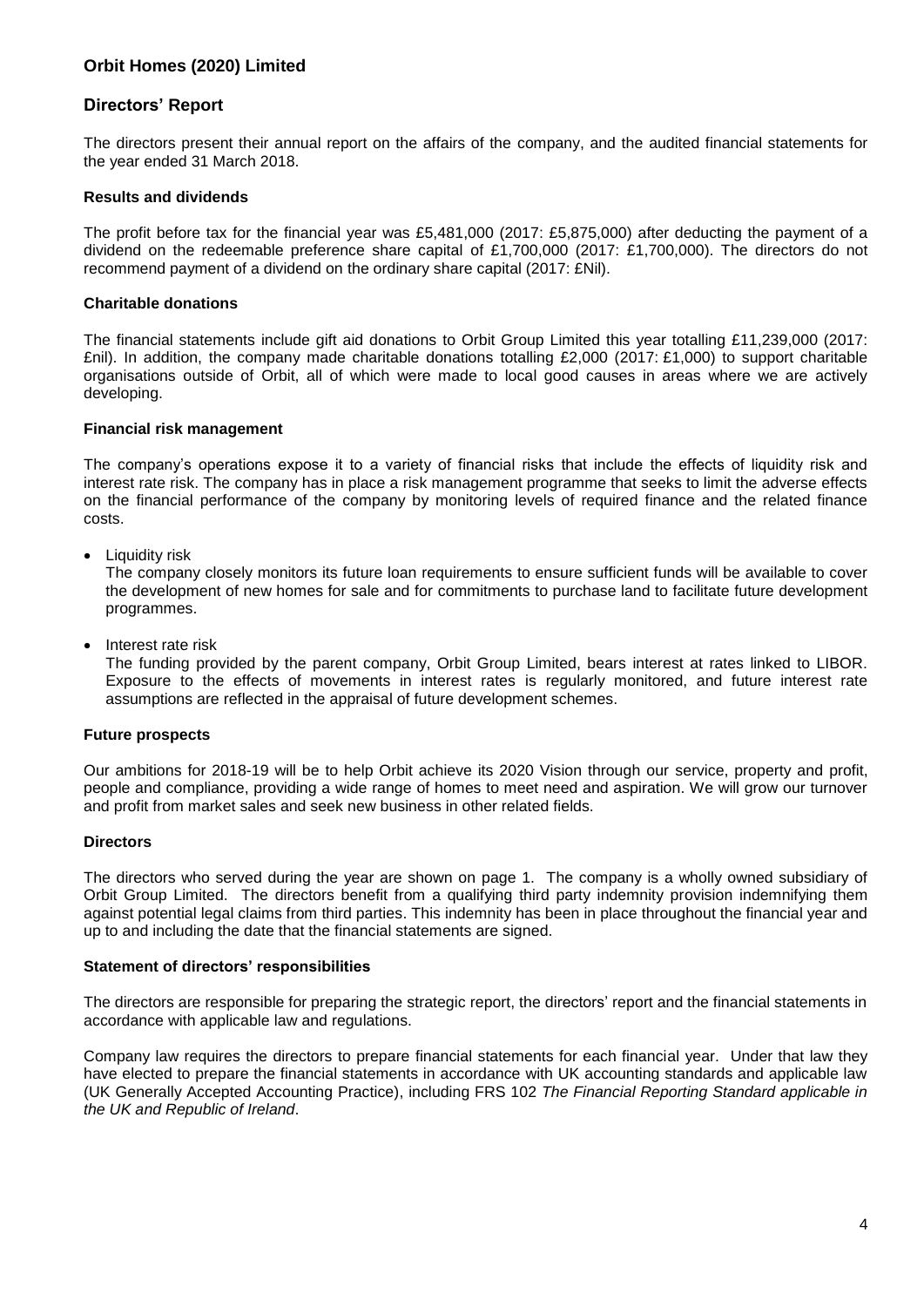### **Directors' Report**

Under company law the directors must not approve the financial statements unless they are satisfied that they give a true and fair view of the state of affairs of the company and of the profit or loss of the company for that period. In preparing these financial statements, the directors are required to:

- select suitable accounting policies and then apply them consistently;
- make judgements and estimates that are reasonable and prudent;
- state whether applicable UK accounting standards have been followed, subject to any material departures disclosed and explained in the financial statements;
- assess the company's ability to continue as a going concern, disclosing, as applicable, matters related to going concern; and
- use the going concern basis of accounting unless they either intend to liquidate the company or to cease operations, or have no realistic alternative but to do so.

The directors are responsible for keeping adequate accounting records that are sufficient to show and explain the company's transactions and disclose with reasonable accuracy at any time the financial position of the company and enable them to ensure that the financial statements comply with the Companies Act 2006. They are responsible for such internal control as they determine is necessary to enable the preparation of financial statements that are free from material misstatement, whether due to fraud or error, and have general responsibility for taking such steps as are reasonably open to them to safeguard the assets of the company and to prevent and detect fraud and other irregularities.

The directors are responsible for the maintenance and integrity of the corporate and financial information included on the company's website. Legislation in the UK governing the preparation and dissemination of financial statements may differ from legislation in other jurisdictions.

### **Going concern**

After making enquiries the Orbit board has a reasonable expectation the Group and subsidiary have adequate resources to continue in operational existence for the foreseeable future. For this reason, they have adopted the going concern basis in the financial statements.

#### **Disclosure of information to auditor**

Each of the persons who is a director at the date of approval of this report confirms that:

- (1) so far as the director is aware, there is no relevant audit information of which the company's auditor is unaware; and
- (2) each director has taken all the steps that they ought to have taken as a director in order to make themselves aware of any relevant audit information and to establish that the company's auditor is aware of that information.

This confirmation is given and should be interpreted in accordance with the provisions of Section 418 of the Companies Act 2006.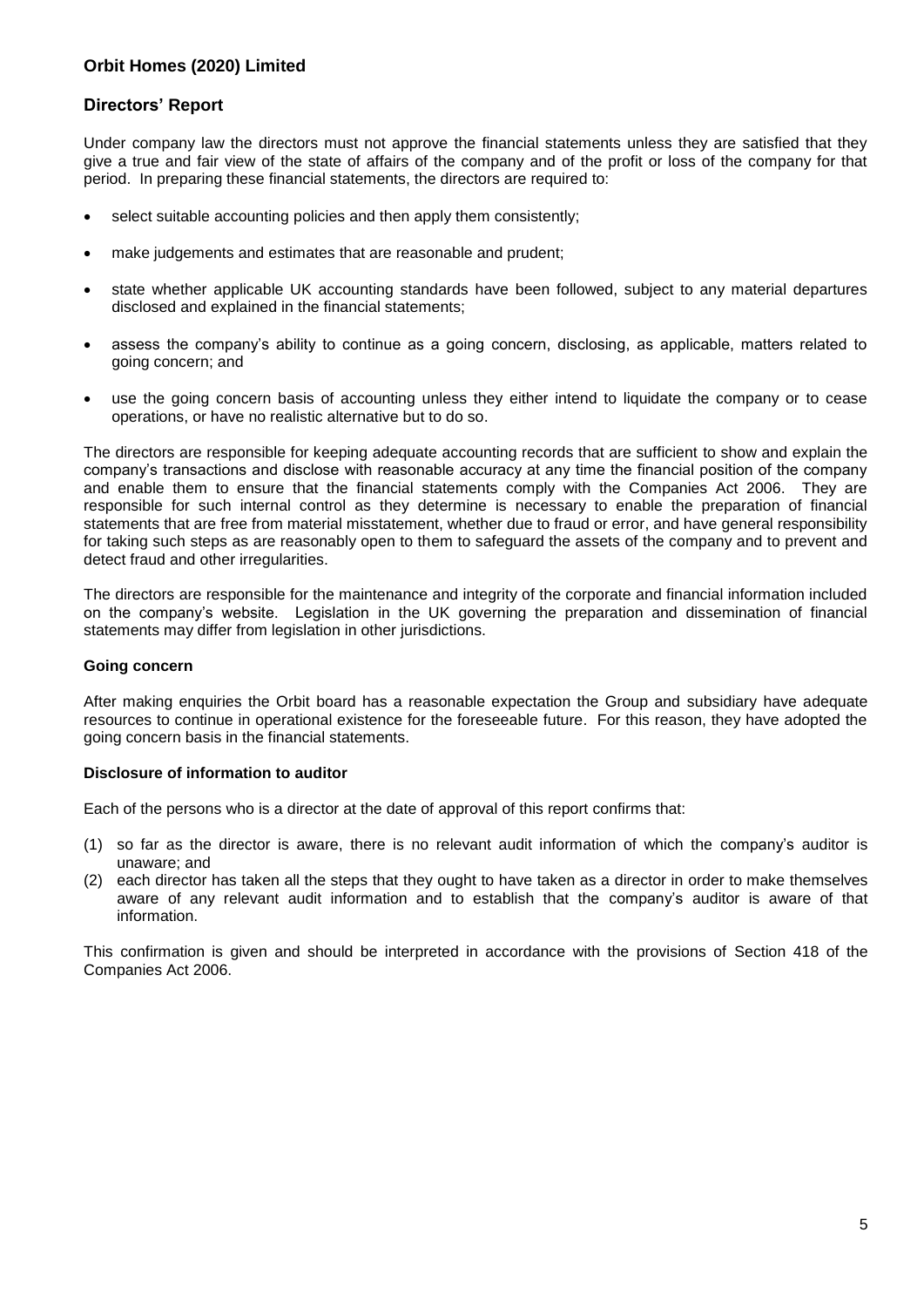# **Directors' Report**

### **Independent auditors**

KPMG LLP were appointed as the company's auditors for the year ended 31 March 2018. A resolution to reappoint the company's auditor for external audit services will be proposed at the Orbit Group Limited Annual General Meeting.

Approved by the board of directors and signed by order of the board:

 $L_2$  /

**Richard Wright Company Secretary**

**12 July 2018**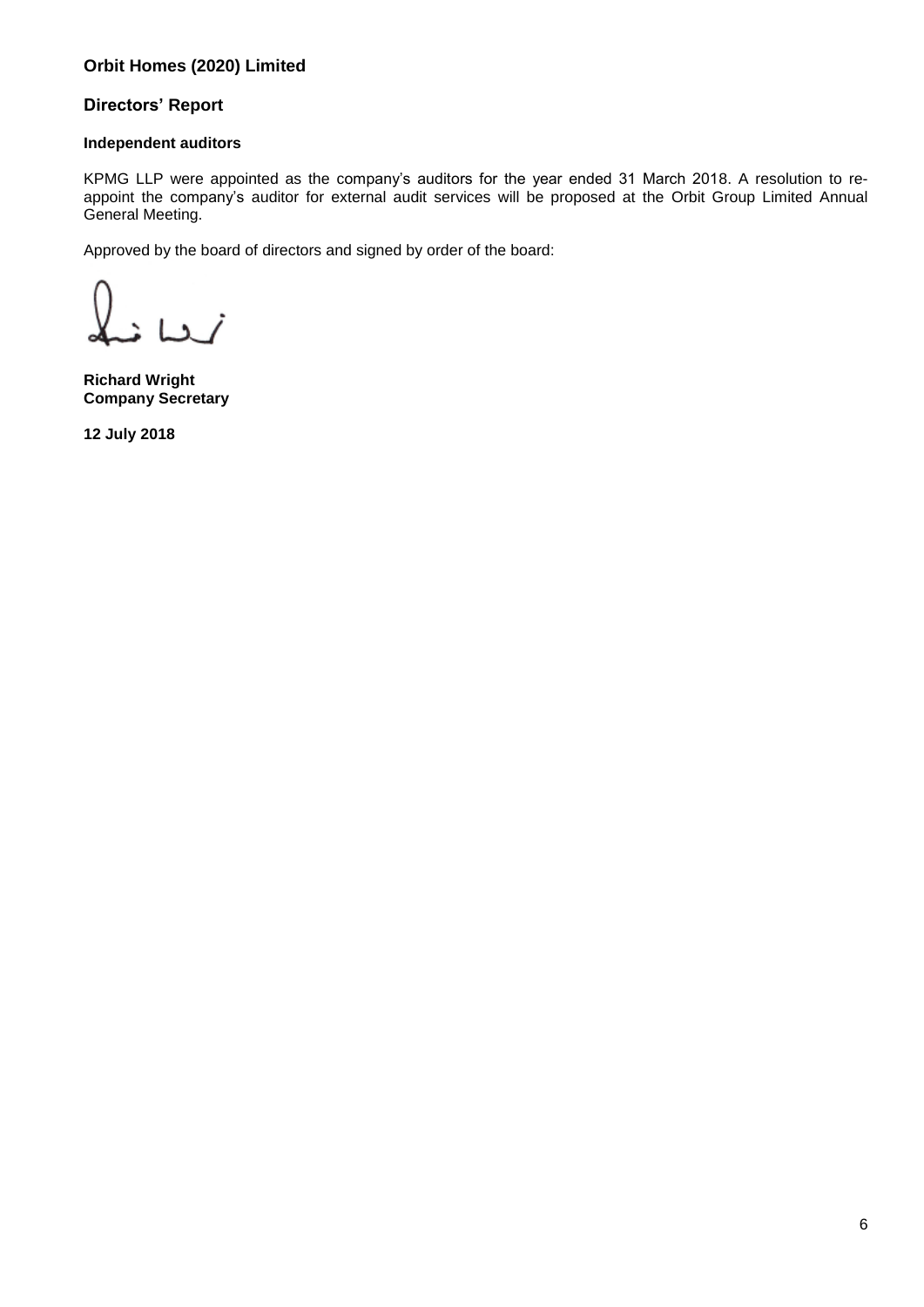### **Independent Auditors' report to the Members of Orbit Homes (2020) Limited For the year ended 31 March 2018**

### **Opinion**

We have audited the financial statements of Orbit Homes (2020) Limited ("the company") for the year ended 31 March 2018 which comprise the Statement of Comprehensive Income, Statement of Financial Position, Statement of Changes in Reserves, Statement of Cash Flows and related notes, including the accounting policies in note 1.

In our opinion the financial statements:

- give a true and fair view of the state of the company's affairs as at 31 March 2018 and of its profit for the year then ended;
- have been properly prepared in accordance with UK accounting standards, including FRS 102 *The Financial Reporting Standard applicable in the UK and Republic of Ireland*; and
- have been prepared in accordance with the requirements of the Companies Act 2006.

#### **Basis for opinion**

We conducted our audit in accordance with International Standards on Auditing (UK) ("ISAs (UK)") and applicable law. Our responsibilities are described below. We have fulfilled our ethical responsibilities under, and are independent of the company in accordance with, UK ethical requirements including the FRC Ethical Standard. We believe that the audit evidence we have obtained is a sufficient and appropriate basis for our opinion.

### **Going concern**

We are required to report to you if we have concluded that the use of the going concern basis of accounting is inappropriate or there is an undisclosed material uncertainty that may cast significant doubt over the use of that basis for a period of at least twelve months from the date of approval of the financial statements. We have nothing to report in these respects.

#### **Strategic report and directors' report**

The directors are responsible for the strategic report and the directors' report. Our opinion on the financial statements does not cover those reports and we do not express an audit opinion thereon.

Our responsibility is to read the strategic report and the directors' report and, in doing so, consider whether, based on our financial statements audit work, the information therein is materially misstated or inconsistent with the financial statements or our audit knowledge. Based solely on that work:

- we have not identified material misstatements in the strategic report and the directors' report;
- in our opinion the information given in those reports for the financial year is consistent with the financial statements; and
- in our opinion those reports have been prepared in accordance with the Companies Act 2006.

### **Matters on which we are required to report by exception**

Under the Companies Act 2006 we are required to report to you if, in our opinion:

- adequate accounting records have not been kept, or returns adequate for our audit have not been received from branches not visited by us; or
- the financial statements are not in agreement with the accounting records and returns; or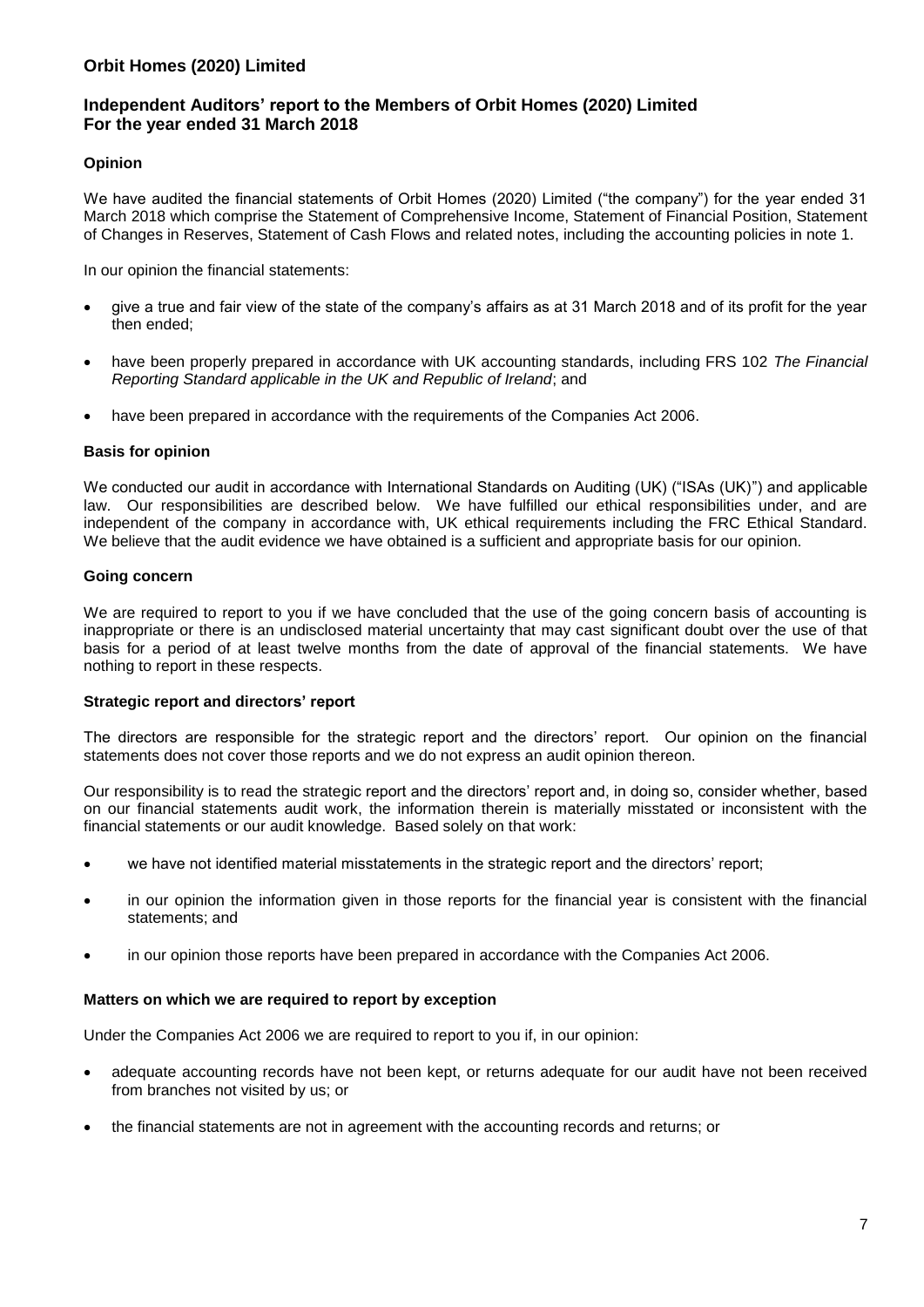## **Independent Auditors' report to the Members of Orbit Homes (2020) Limited For the year ended 31 March 2018**

- certain disclosures of directors' remuneration specified by law are not made; or
- we have not received all the information and explanations we require for our audit.

We have nothing to report in these respects.

#### **Directors' responsibilities**

As explained more fully in their statement set out on pages 4 - 6, the directors are responsible for: the preparation of the financial statements and for being satisfied that they give a true and fair view; such internal control as they determine is necessary to enable the preparation of financial statements that are free from material misstatement, whether due to fraud or error; assessing the company's ability to continue as a going concern, disclosing, as applicable, matters related to going concern; and using the going concern basis of accounting unless they either intend to liquidate the company or to cease operations, or have no realistic alternative but to do so.

#### **Auditor's responsibilities**

Our objectives are to obtain reasonable assurance about whether the financial statements as a whole are free from material misstatement, whether due to fraud or error, and to issue our opinion in an auditor's report. Reasonable assurance is a high level of assurance, but does not guarantee that an audit conducted in accordance with ISAs (UK) will always detect a material misstatement when it exists. Misstatements can arise from fraud or error and are considered material if, individually or in aggregate, they could reasonably be expected to influence the economic decisions of users taken on the basis of the financial statements.

A fuller description of our responsibilities is provided on the FRC's website at [www.frc.org.uk/auditorsresponsibilities.](http://www.frc.org.uk/auditorsresponsibilities)

#### **The purpose of our audit work and to whom we owe our responsibilities**

This report is made solely to the company's members, as a body, in accordance with Chapter 3 of Part 16 of the Companies Act 2006. Our audit work has been undertaken so that we might state to the company's members those matters we are required to state to them in an auditor's report and for no other purpose. To the fullest extent permitted by law, we do not accept or assume responsibility to anyone other than the company and the company's members, as a body, for our audit work, for this report, or for the opinions we have formed.

OUR

**Sarah Brown (Senior Statutory Auditor) for and on behalf of KPMG LLP, Statutory Auditor**  *Chartered Accountants*  One Snowhill Snow Hill Queensway Birmingham

B4 6GH 2 August 2018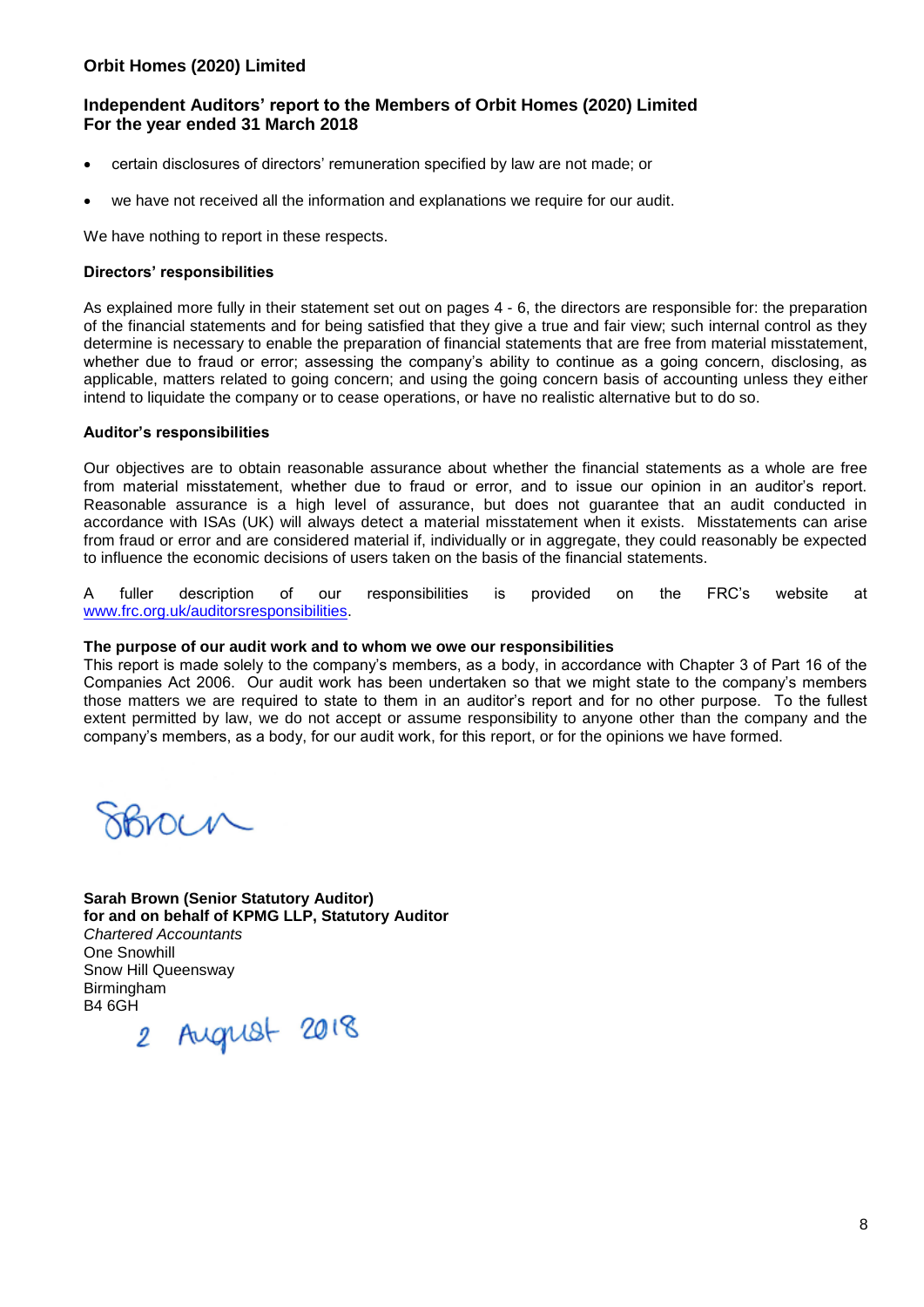# **Statement of Comprehensive Income**

# **For the year ended 31 March 2018**

|                                                   | <b>Note</b> | 2018<br>£000 | 2017<br>£000 |
|---------------------------------------------------|-------------|--------------|--------------|
| <b>Turnover</b>                                   | 3           | 169,627      | 200,844      |
| Cost of sales                                     |             | (158, 147)   | (189, 501)   |
| <b>Gross profit</b>                               |             | 11,480       | 11,343       |
| Administrative expenses                           |             | (2,833)      | (2, 232)     |
| <b>Operating profit</b>                           | 4           | 8,647        | 9,111        |
| Interest receivable and similar income            |             | 21           | 121          |
| Interest payable and similar charges              | 5           | (3, 187)     | (3, 436)     |
| Movement in fair value of financial instruments   |             |              | 79           |
| Profit on ordinary activities before tax          |             | 5,481        | 5,875        |
| Tax on profit on ordinary activities              | 6           |              |              |
| Profit for the financial year                     |             | 5,481        | 5,875        |
| Other comprehensive income                        |             |              |              |
| Total comprehensive income for the financial year |             | 5,481        | 5,875        |

The accompanying notes form part of these financial statements.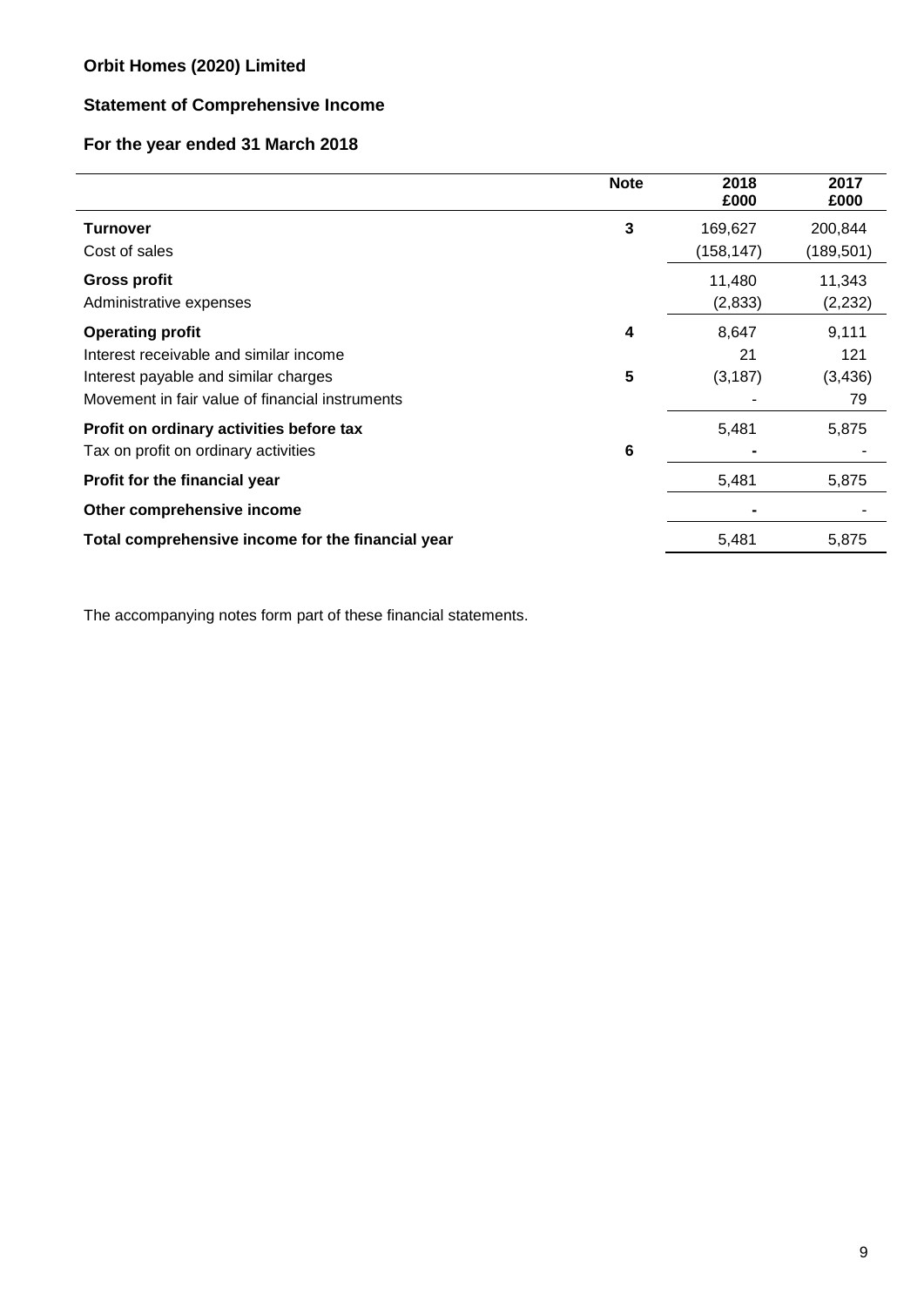# **Statement of Changes in Equity**

# **As at 31 March 2018**

|                                           | <b>Profit and</b><br>loss<br>account<br>£000 | <b>Total</b><br>£000 |
|-------------------------------------------|----------------------------------------------|----------------------|
| As at 1 April 2016                        | 6                                            | 6                    |
| Profit for the year                       | 5,875                                        | 5,875                |
| Gift aid donations                        | $\overline{\phantom{0}}$                     |                      |
| <b>Balance at 31 March 2017</b>           | 5,881                                        | 5,881                |
| Profit for the year<br>Gift aid donations | 5,481<br>(11, 239)                           | 5,481<br>(11, 239)   |
| Balance at 31 March 2018                  | 123                                          | 123                  |

The accompanying notes form part of these financial statements.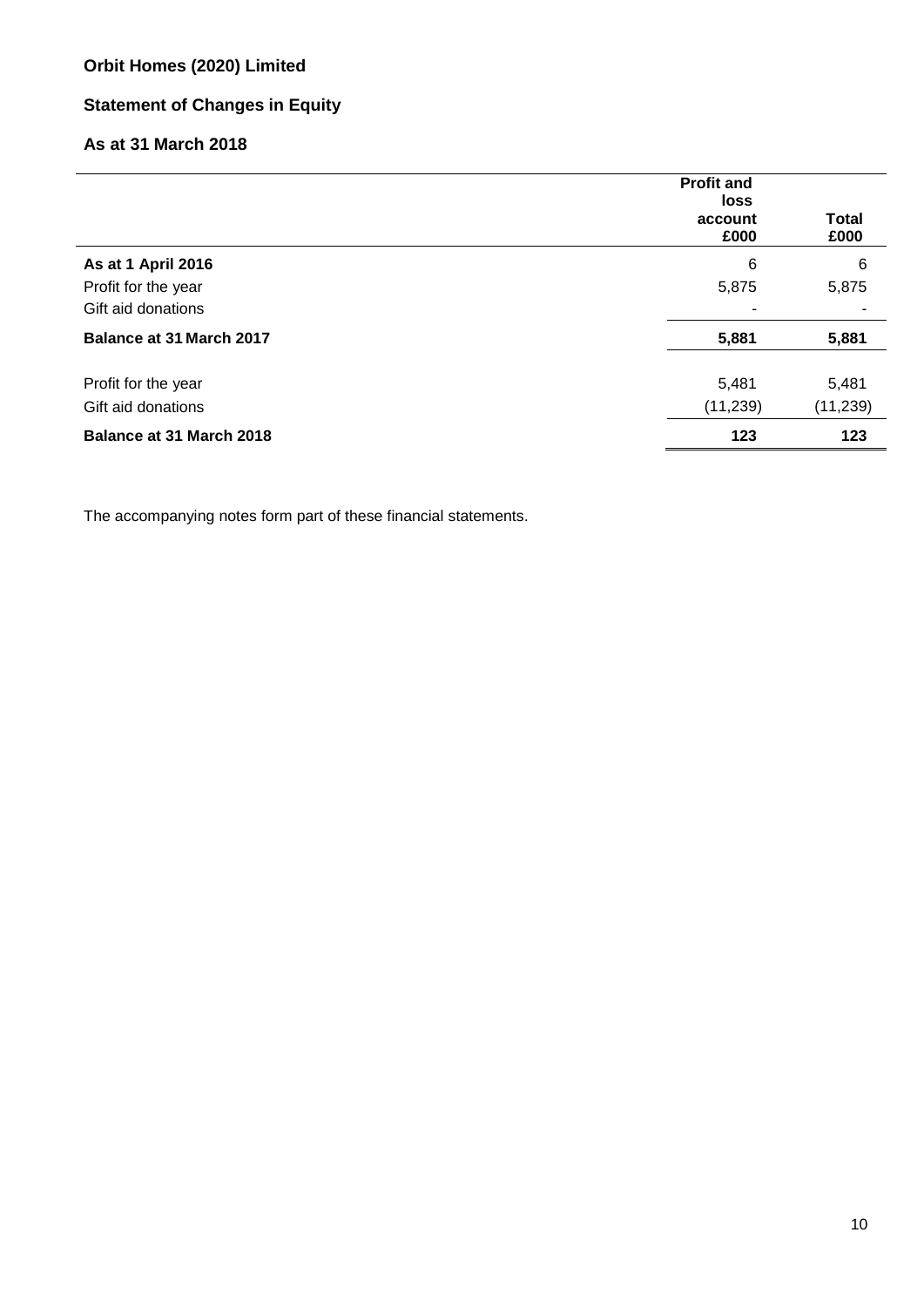# **Statement of Financial Position**

# **For the year ended 31 March 2018**

|                                                         | <b>Note</b> | 2018<br>£000 | 2017<br>£000 |
|---------------------------------------------------------|-------------|--------------|--------------|
| <b>Fixed assets</b>                                     |             |              |              |
| Tangible assets                                         | 7           | 253          | 381          |
| <b>Current assets</b>                                   |             |              |              |
| <b>Stocks</b>                                           | 8           | 84,854       | 66,589       |
| Debtors                                                 | 9           | 22,339       | 30,809       |
| Cash at bank and in hand                                |             | 4,775        | 5,810        |
|                                                         |             | 111,968      | 103,208      |
| Creditors: amounts falling due within one year          | 10          | (51, 598)    | (24, 103)    |
| <b>Net current assets</b>                               |             | 60,370       | 79,105       |
| <b>Total assets less current liabilities</b>            |             | 60,623       | 79,486       |
| Creditors: amounts falling due after more than one year | 11          | (60, 500)    | (73,605)     |
| <b>Net assets</b>                                       |             | 123          | 5,881        |
| <b>Capital and reserves</b>                             |             |              |              |
| Called up share capital                                 | 13          |              |              |
| Profit and loss account                                 |             | 123          | 5,881        |
| <b>Total shareholders' funds</b>                        |             | 123          | 5,881        |

The accompanying notes form part of these financial statements.

The financial statements on pages 9 to 19 were approved by the board of directors and signed on its behalf by:

Christopher Grook Chair

**12 July 2018**

Company Registration Number 06950748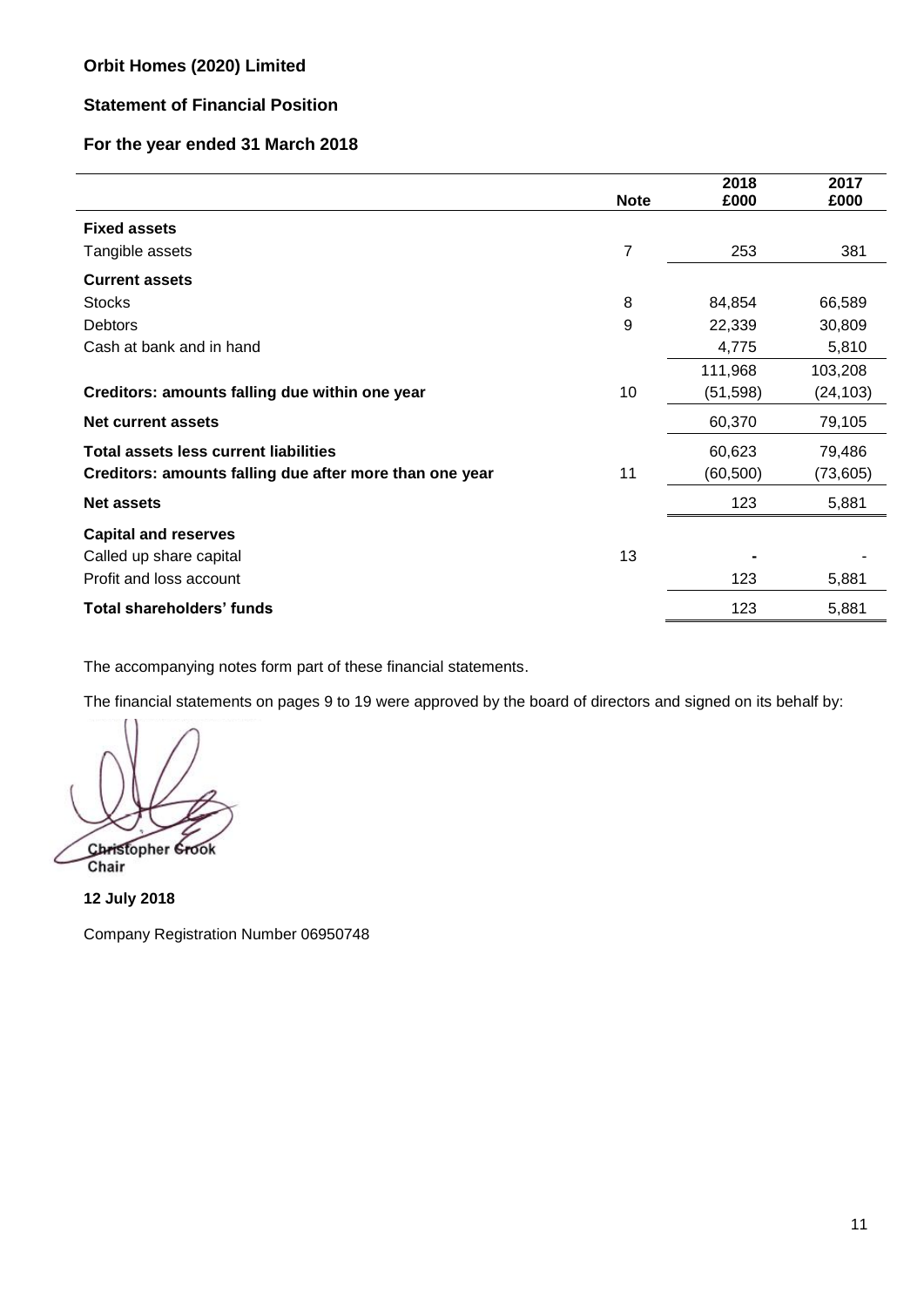# **Statement of Cash Flows**

# **For the year ended 31 March 2018**

|                                                        | <b>Note</b> | 2018<br>£000 | 2017<br>£000 |
|--------------------------------------------------------|-------------|--------------|--------------|
| Cash (outflow) / inflow from operating activities      | 15          | (7,011)      | 9,092        |
| Cash flows from investing activities                   |             |              |              |
| Purchase of tangible assets                            | 7           | (14)         | (189)        |
| Interest received                                      |             | 21           | 121          |
| Net cash inflow / (outflow) from investing activities  |             | 7            | (68)         |
| Cash flows from financing activities                   |             |              |              |
| Donations paid                                         |             | (4,061)      |              |
| Interest paid                                          | 5           | (3, 187)     | (3, 436)     |
| Repayment of loans                                     |             |              | (6, 425)     |
| Loans received                                         |             | 13,217       | 1,935        |
| Net cash used in financing activities                  |             | 5,969        | (7,926)      |
| Net (decrease) / increase in cash and cash equivalents |             | (1,035)      | 1,098        |
| Cash and cash equivalents at the beginning of year     |             | 5,810        | 4,712        |
| Cash and cash equivalents at end of year               |             | 4,775        | 5,810        |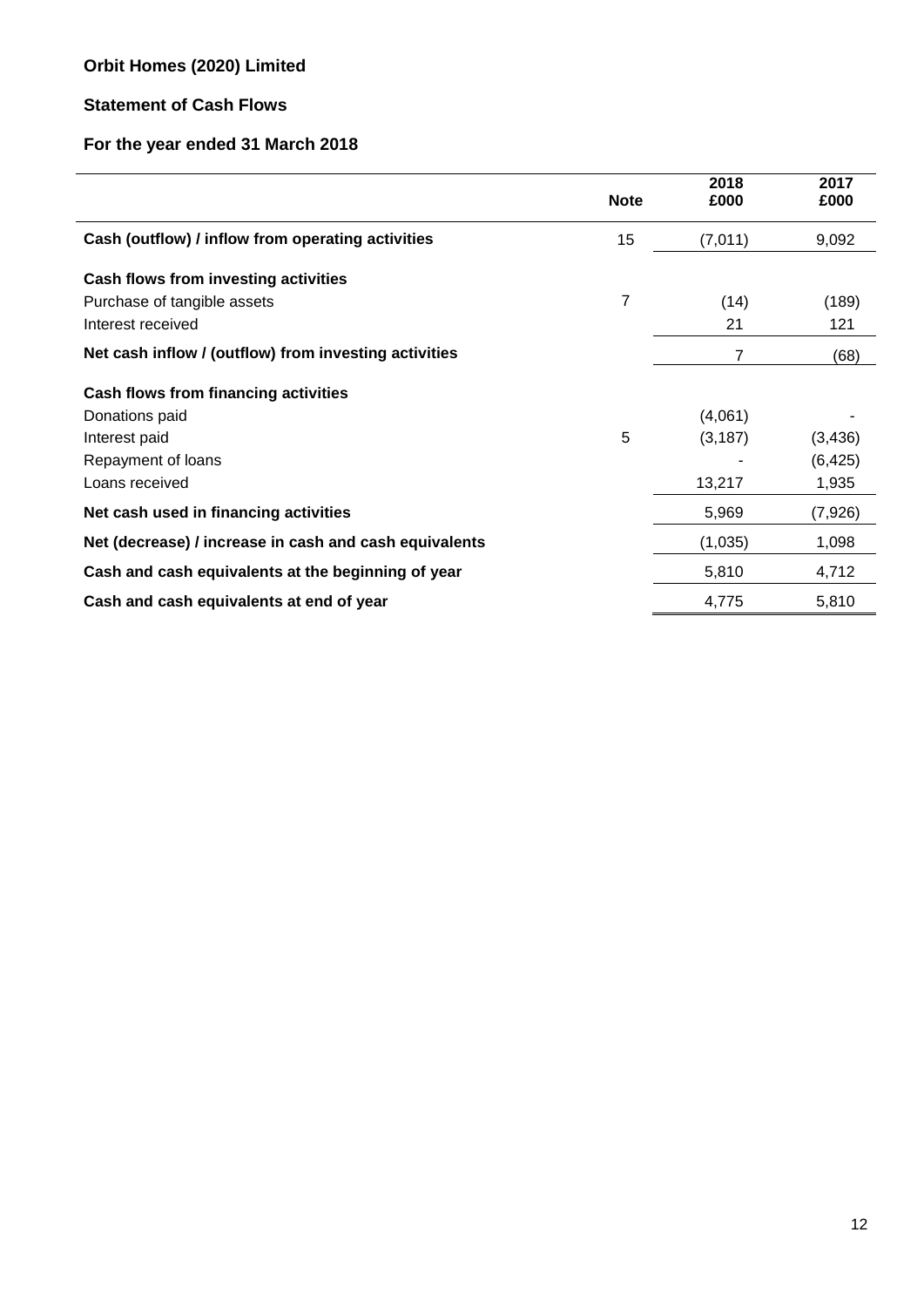### **Notes to the Financial Statements**

### **For the year ended 31 March 2018**

#### 1. **Accounting policies**

#### **Basis of preparation**

These financial statements have been prepared in accordance with applicable United Kingdom accounting standards, including Financial Reporting Standard 102 – 'The Financial Reporting Standard applicable in the United Kingdom and Republic of Ireland' ('FRS 102'), and with the Companies Act 2006. The financial statements have been prepared on the historical cost basis except for the modification to a fair value basis for certain financial instruments as specified in the accounting policies below. No judgements or estimates have been applied that would materially affect the values disclosed in the financial statements.

Exemption has been taken under FRS 102 to not disclose related party transactions.

#### **Tangible fixed assets**

Tangible fixed assets are stated at historic purchase cost less accumulated depreciation. Cost includes land, build costs, applicable overheads and interest. Depreciation is charged to write off the cost of the tangible fixed assets, less their residual values, over their expected useful lives using the straight-line basis.

| Leasehold improvements            | 15%       |
|-----------------------------------|-----------|
| Furniture, fixtures and equipment | 15% - 25% |

#### **Stocks and work in progress**

Stocks and work in progress are stated at the lower of cost and net realisable value. Cost includes land, build costs and applicable overheads. Net realisable value is based on estimated selling price, less further costs expected to be incurred to completion and disposal. Provision is made for obsolete, slow-moving or defective items where appropriate.

#### **Redeemable preference shares**

Preference shares, which are redeemable on a specific date or at the option of the shareholder or which carry non-discretionary dividend obligations, are classified as borrowings.

#### **Turnover**

Turnover represents amounts receivable for the sale of land and properties, and the provision of design and build services, net of VAT and other sales related taxes. All turnover arises in the UK only.

#### **Revenue recognition**

Revenue is measured at the fair value of the consideration received or receivable for the services provided net of Value Added Tax and customer discounts and incentives.

#### **Leases**

Leases are classified as finance leases whenever the terms of the lease transfer substantially all the risks and rewards of ownership of the leased asset to the group. All other leases are classified as operating leases.

#### **Taxation**

Current tax, including UK corporation tax and foreign tax, is provided at amounts expected to be paid (or recovered) using the tax rates and laws that have been enacted by the balance sheet date.

#### **Gift Aid**

Gift aid is presented as a distribution of reserves rather than being shown in the statement of comprehensive income.

#### **Liquid resources**

Liquid resources comprise loans from group undertakings and from the Homes England.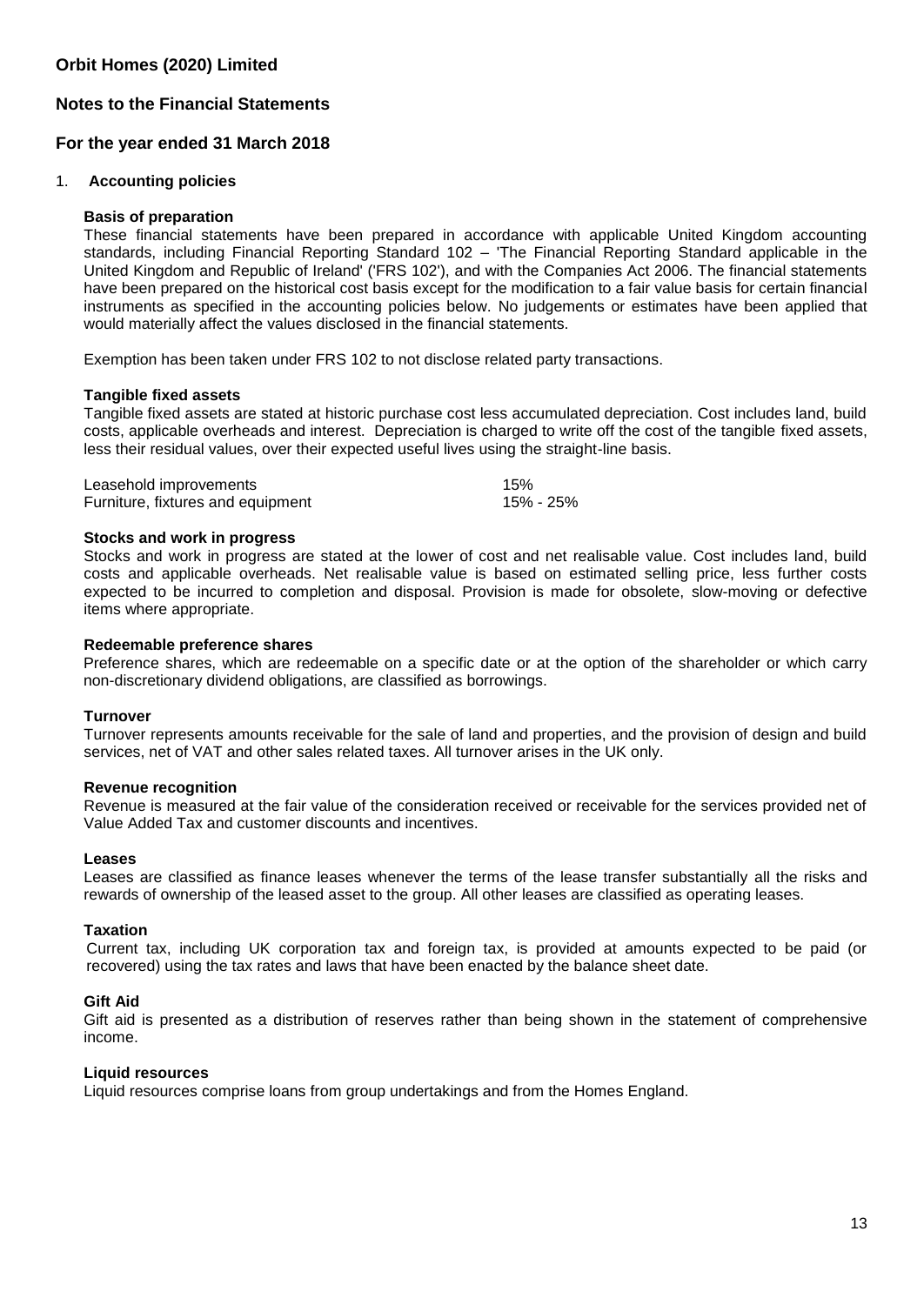# **Notes to the Financial Statements**

## **For the year ended 31 March 2018**

### **1. Accounting policies (continued)**

#### **Going concern**

The financial statements are prepared on a going concern basis. Accordingly, after considering the forecast, appropriate sensitivities, current trading and available facilities, the directors have a reasonable expectation that Orbit Homes (2020) Limited has adequate resources to continue in operational existence for the foreseeable future and have concluded that the going concern basis of preparation is appropriate to enable the company to continue trading for at least one year from the date of signing these financial statements.

# **2. Directors' and executive officers' emoluments**

|                                                                                                                                               | 2018 | 2017 |
|-----------------------------------------------------------------------------------------------------------------------------------------------|------|------|
|                                                                                                                                               | £000 | £000 |
| Aggregate emoluments paid to or received by directors who are not executive staff<br>members including salaries, honoraria and other benefits | 21   | 24   |
| Aggregate emoluments paid to or received by directors who are executive staff<br>members including salaries, honoraria and other benefits **  | 51   | 52   |

\*\* The executive directors are employed and paid by the parent company, Orbit Group Limited.

### **3. Turnover**

|                       | 2018    | 2017    |
|-----------------------|---------|---------|
|                       | £000    | £000    |
| Sale of new homes     | 55,604  | 50,407  |
| Help to buy income    | 4,509   | 3,475   |
| Design and build fees | 107,671 | 138,219 |
| Sale of land          | 1,815   | 8,691   |
| Other                 | 28      | 52      |
|                       | 169,627 | 200,844 |

### **4. Operating profit**

|                                           | 2018 | 2017 |
|-------------------------------------------|------|------|
|                                           | £000 | £000 |
| Operating profit is stated after charging |      |      |
| <b>Fixed assets:</b>                      |      |      |
| - Depreciation - owned assets             | 142  | 150  |
| <b>Auditor's remuneration:</b>            |      |      |
| - In their capacity as auditors           | 11   | 11   |
| Other auditor's remuneration:             |      |      |
| - Tax compliance services                 | 1    | 6    |
| Other operating lease rentals             | 94   | 66   |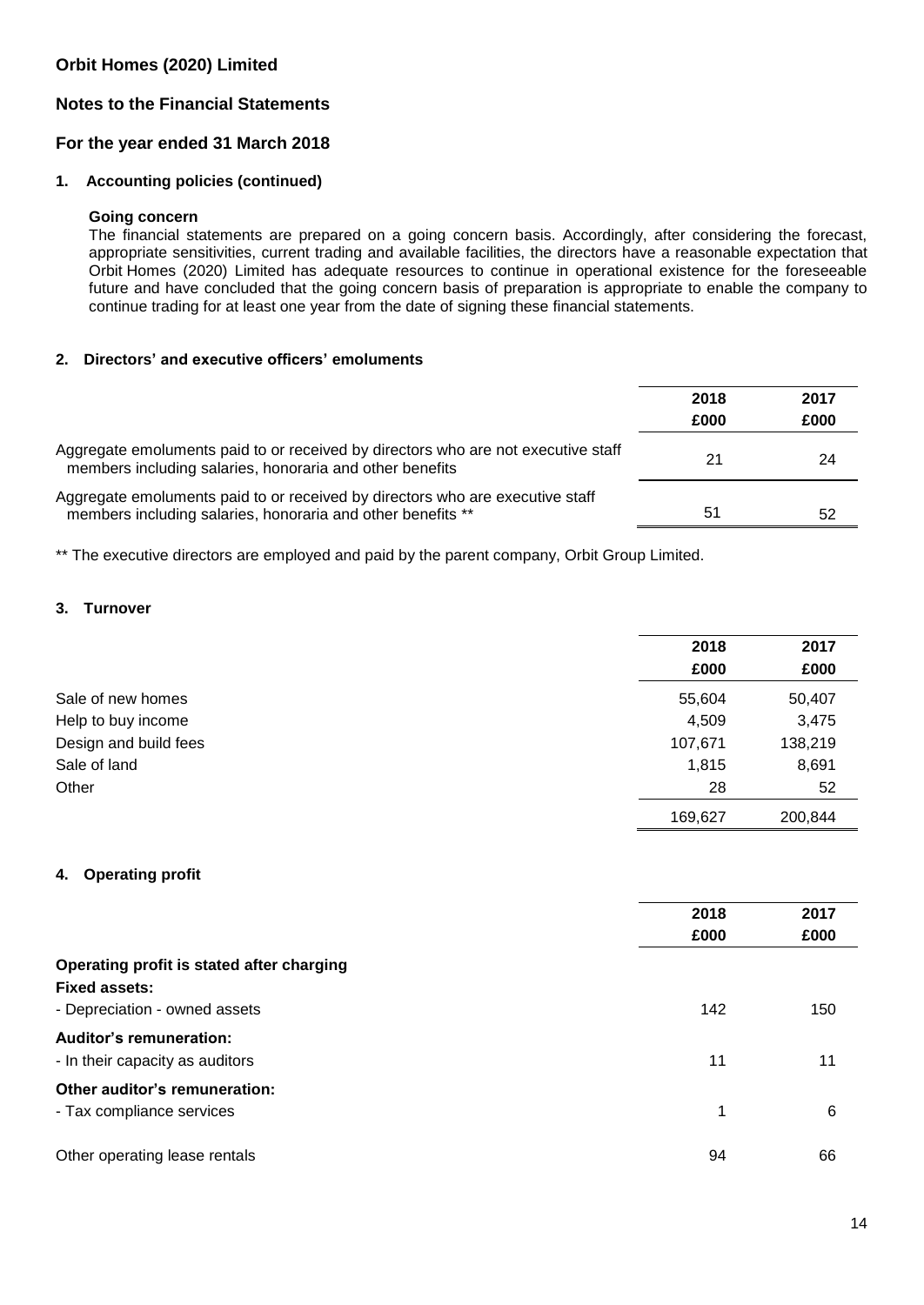# **Notes to the Financial Statements**

# **For the year ended 31 March 2018**

### **5. Interest payable and similar charges**

|                                                                 | 2018  | 2017  |
|-----------------------------------------------------------------|-------|-------|
|                                                                 | £000  | £000  |
| On bank loans, overdrafts and other loans                       |       |       |
| Repayable, other than by instalments, within 5 years            | 759   | 782   |
| On loans from Group undertakings                                |       |       |
| Redeemable preference shares                                    | 1,700 | 1,700 |
| Repayable, other than by instalments, within 5 years            | 728   | 954   |
|                                                                 | 3,187 | 3,436 |
| Interest released from work in progress                         |       |       |
|                                                                 | 3,187 | 3,436 |
| Tax on profit on ordinary activities<br>6.                      |       |       |
|                                                                 | 2018  | 2017  |
|                                                                 | £000  | £000  |
| (a) Analysis of charge/(credit) in year:<br><b>Current tax:</b> |       |       |
| UK Corporation Tax on profits of the year                       |       | 547   |
| Adjustments in respect of prior years                           |       | (547) |

### **Total current tax -** -

There is no deferred tax for the year, either recognised or unrecognised (2017: £Nil).

The current tax charge for the year is lower (2017: lower) than the standard rate of Corporation Tax in the UK of 19% (2017: 20%). The differences are explained below:

|                                                      | 2018    | 2017  |
|------------------------------------------------------|---------|-------|
|                                                      | £000    | £000  |
| (b) Factors affecting tax charge for current year:   |         |       |
| Profit on ordinary activities before tax             | 5,481   | 5,875 |
| Tax due at 19% (2017: 20%) thereon                   | 1.041   | 1,175 |
| Accelerated capital allowances and other differences | (1,017) | 330   |
| Adjustments in respect of prior years                |         | (547) |
| Group losses                                         | (24)    | (958) |
| Current tax charge for the year                      |         |       |

### **(c) Factors that may affect future tax charges:**

At summer budget 2015, the Government announced legislation setting the corporation tax main rate at 19% for the years starting 1 April 2017, 2018 and 2019 and for the year starting 1 April 2020, setting the rate at 17%.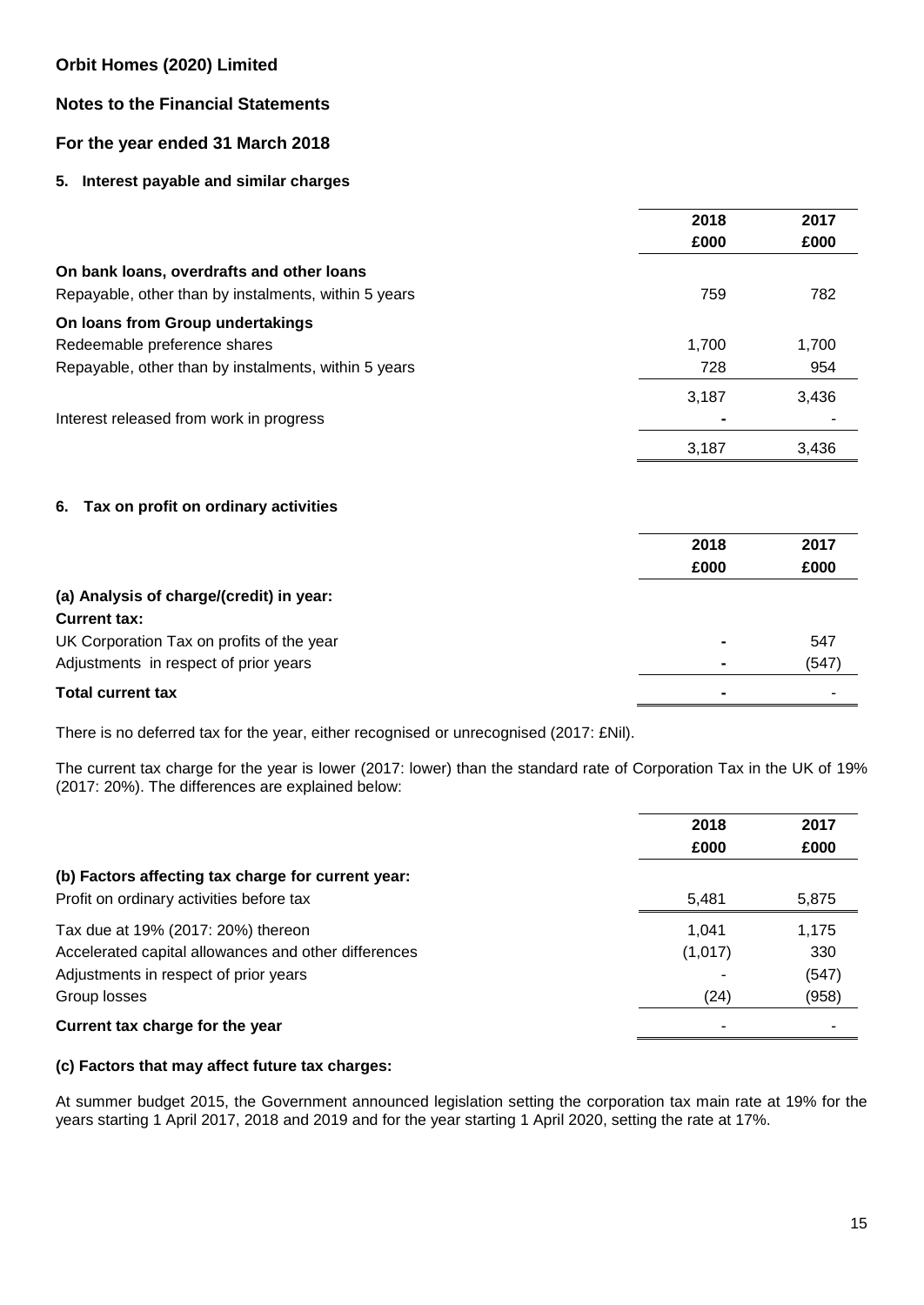## **Notes to the Financial Statements**

# **For the year ended 31 March 2018**

### **7. Tangible assets**

|                                                                      | Leasehold<br>improvements<br>£000 | Furniture,<br>fixtures and<br>equipment<br>£000 | <b>Total</b><br>£000 |
|----------------------------------------------------------------------|-----------------------------------|-------------------------------------------------|----------------------|
| Cost<br>At 1 April 2017<br>Additions                                 | 287                               | 449<br>14                                       | 736<br>14            |
| At 31 March 2018                                                     | 287                               | 463                                             | 750                  |
| Less: accumulated depreciation<br>At 1 April 2017<br>Charge for year | 76<br>66                          | 279<br>76                                       | 355<br>142           |
| At 31 March 2018                                                     | 142                               | 355                                             | 497                  |
| Net book amount                                                      |                                   |                                                 |                      |
| At 31 March 2018                                                     | 145                               | 108                                             | 253                  |
| At 31 March 2017                                                     | 211                               | 170                                             | 381                  |

## **8. Stocks**

|                  | 2018   | 2017   |
|------------------|--------|--------|
|                  | £000   | £000   |
| Work in progress | 84,854 | 66,589 |

No impairment loss (2017: £nil) was recognised in cost of sales against work in progress during the year.

## **9. Debtors**

|                                       | 2018   | 2017   |
|---------------------------------------|--------|--------|
|                                       | £000   | £000   |
| Amounts owed by group undertakings    | 9.117  | 16,778 |
| Other debtors                         | 12.057 | 6.915  |
| Amounts due from development partners | 464    | 6,993  |
| <b>Taxation and Social Security</b>   | 701    | 123    |
|                                       | 22,339 | 30,809 |

Amounts due from development partners of £464,000 (2017: £6,993,000) are to enable the construction and sale of homes at certain sites. The debts are repaid from the sales receipts, and are appropriately secured.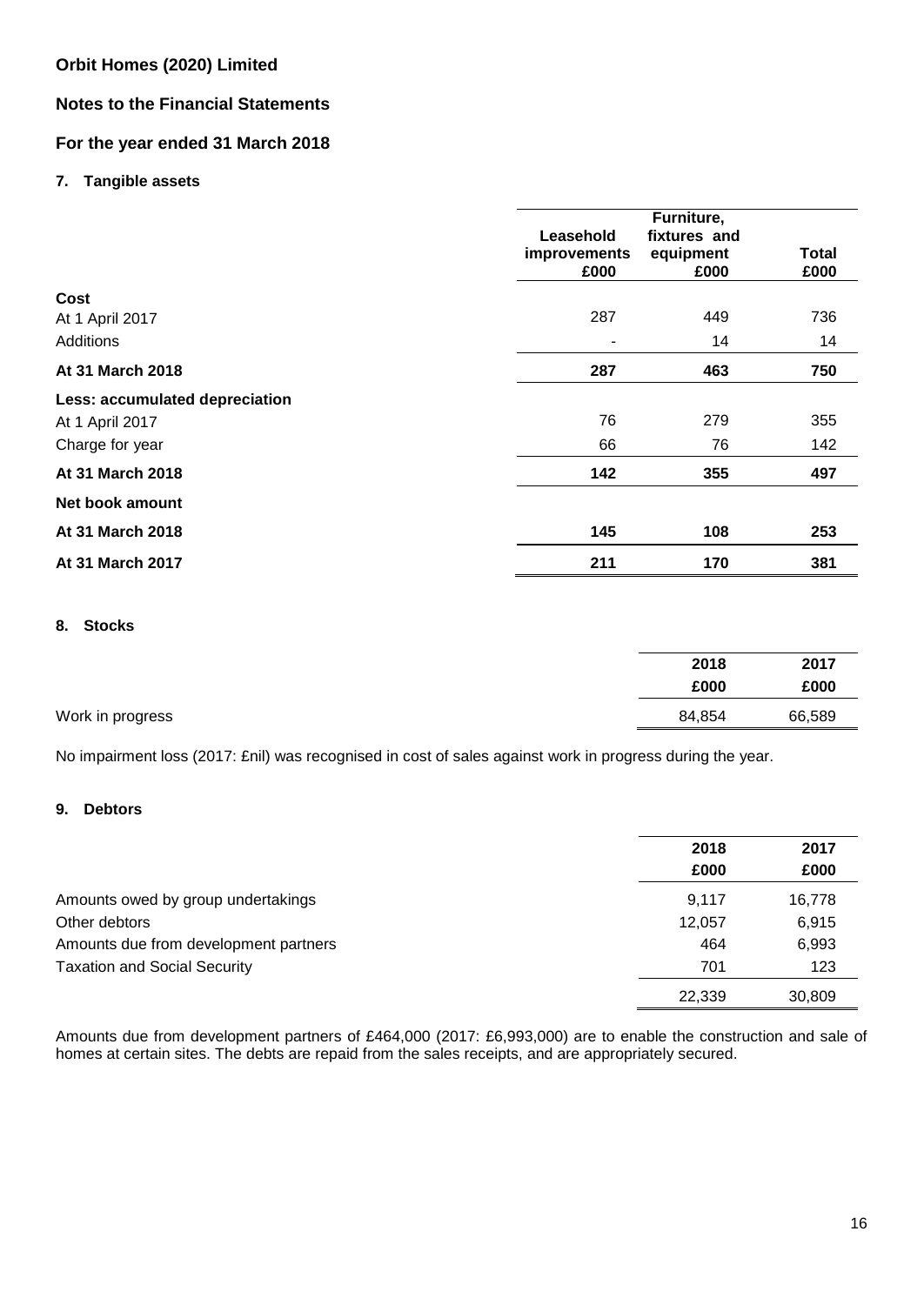# **Notes to the Financial Statements**

# **For the year ended 31 March 2018**

### **10. Creditors: amounts falling due within one year**

|                                    | 2018   | 2017   |
|------------------------------------|--------|--------|
|                                    | £000   | £000   |
| Bank loans                         | 26,322 |        |
| Trade creditors                    | 12,929 | 20,000 |
| Amounts owed to group undertakings | 10,035 | 3,022  |
| Taxation and social security       |        | 66     |
| Accruals and deferred income       | 2,312  | 1,015  |
|                                    | 51,598 | 24,103 |

### **11. Creditors: amounts falling due after more than one year**

|                              | 2018   | 2017   |
|------------------------------|--------|--------|
|                              | £000   | £000   |
| Bank loans and overdrafts    | ٠      | 14.179 |
| Loans from group companies   | 26,500 | 25,426 |
| Redeemable preference shares | 34.000 | 34,000 |
|                              | 60,500 | 73,605 |

### **12. Loans and other borrowings**

|                               | 2018   | 2017   |
|-------------------------------|--------|--------|
|                               | £000   | £000   |
| Loans from group undertakings | 26,500 | 25,426 |
| Other loans                   | 26,322 | 14,179 |
| Redeemable preference shares  | 34.000 | 34,000 |
|                               | 86,822 | 73,605 |

### **Maturity of financial liabilities**

|                                                      | 2018   | 2017   |
|------------------------------------------------------|--------|--------|
|                                                      | £000   | £000   |
| In one year or less, or on demand                    | 26,322 |        |
| In more than one year, but not more than two years   | 60.500 | 73,605 |
| In more than two years, but not more than five years |        |        |
|                                                      | 86.822 | 73.605 |

During the year, the loan facilities from the parent company, Orbit Group Limited, were extended. There is no fixed repayment date, but the agreement includes an option for a 12-month notice period that has not been called at the date of signature of the financial statements. The loans from Orbit Group Limited are secured by a floating charge over the assets of the company.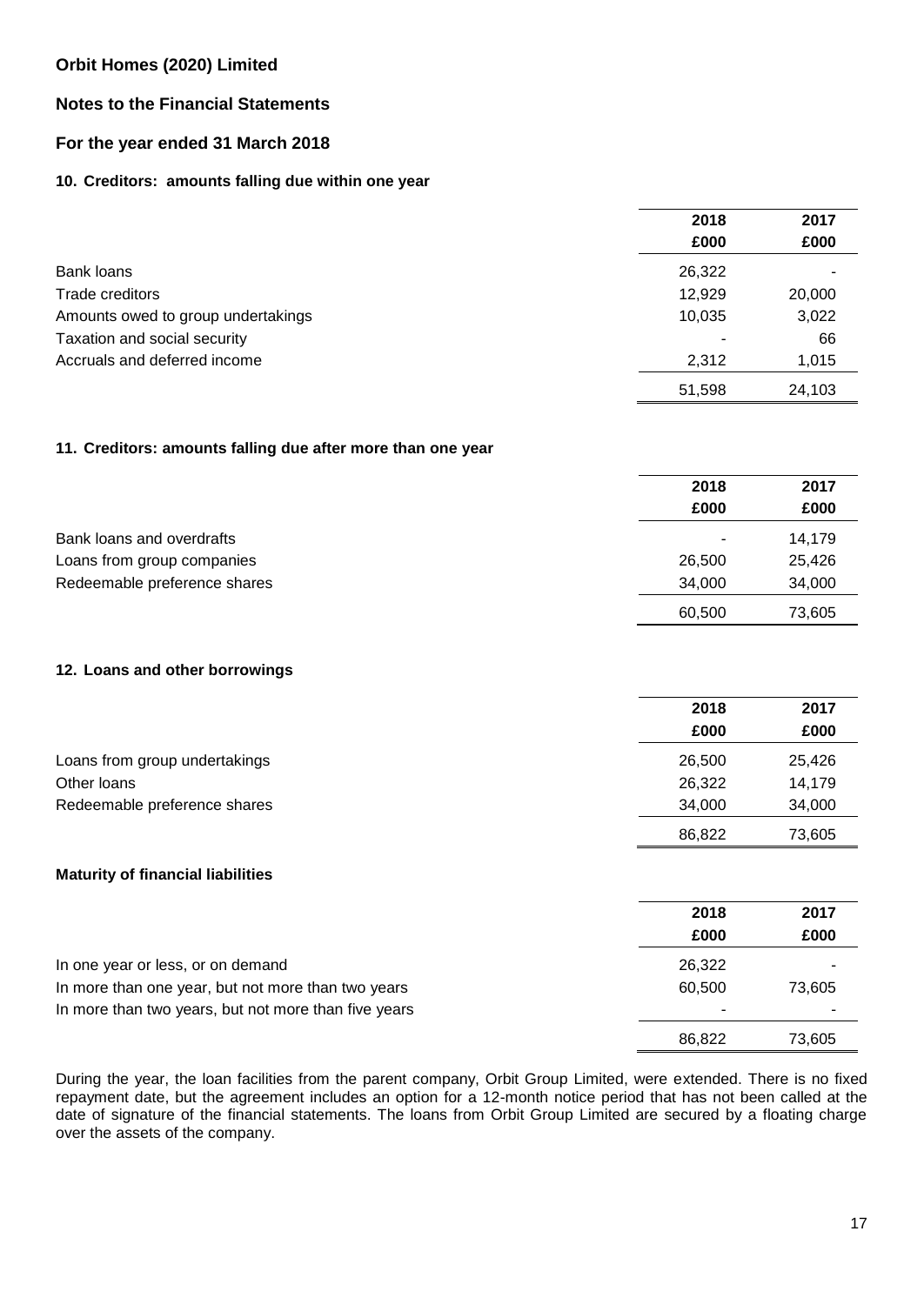## **Notes to the Financial Statements**

### **For the year ended 31 March 2018**

#### **12. Loans and other borrowings (continued)**

In prior years Orbit Homes has issued redeemable preference shares at £1 each. Orbit Group Limited are the holder of these fully paid shares. The redeemable preference shareholders are entitled to a fixed dividend of 5% per annum (or pro rata for a period of less than a year). The shareholders have the right, by giving not less than 12 months written notice to Orbit Homes, to redeem for cash at par. The shareholders have not given such notice at the date of signature of the financial statements.

The company entered into a £30 million development finance facility with the Royal Bank of Scotland plc in May 2014. During the year drawdowns have been made against various development schemes. Each drawdown is secured by a fixed charge over the market sales assets of the scheme.

#### **13. Called up share capital**

|                                         | 2018 |     |     |     |  |
|-----------------------------------------|------|-----|-----|-----|--|
|                                         | No.  |     | No. |     |  |
| Authorised ordinary shares of £1 each   | 100  | 100 | 100 | 100 |  |
| Issued and fully paid shares of £1 each |      |     |     |     |  |

#### **14. Capital commitments**

|                                                                                                                        | 2018    | 2017    |
|------------------------------------------------------------------------------------------------------------------------|---------|---------|
|                                                                                                                        | £000    | £000    |
| Capital expenditure which has been contracted for but has not been provided for in the<br>financial statements         | 373,457 | 385,238 |
| Capital expenditure which has been authorised under authority from the Orbit Board<br>but has yet to be contracted for | 397,832 | 428,964 |
| The company expects these commitments to be financed with:                                                             |         |         |
|                                                                                                                        | 2018    | 2017    |
|                                                                                                                        | £000    | £000    |
| Proceed from sale of new homes                                                                                         | 429,550 | 305,621 |
| Proceeds from sale of inter company housing                                                                            | 341,739 | 508,581 |
|                                                                                                                        | 771,289 | 814,202 |

Capital commitments comprise contracts for the purchase of land and buildings and under design and build contracts with third party suppliers.